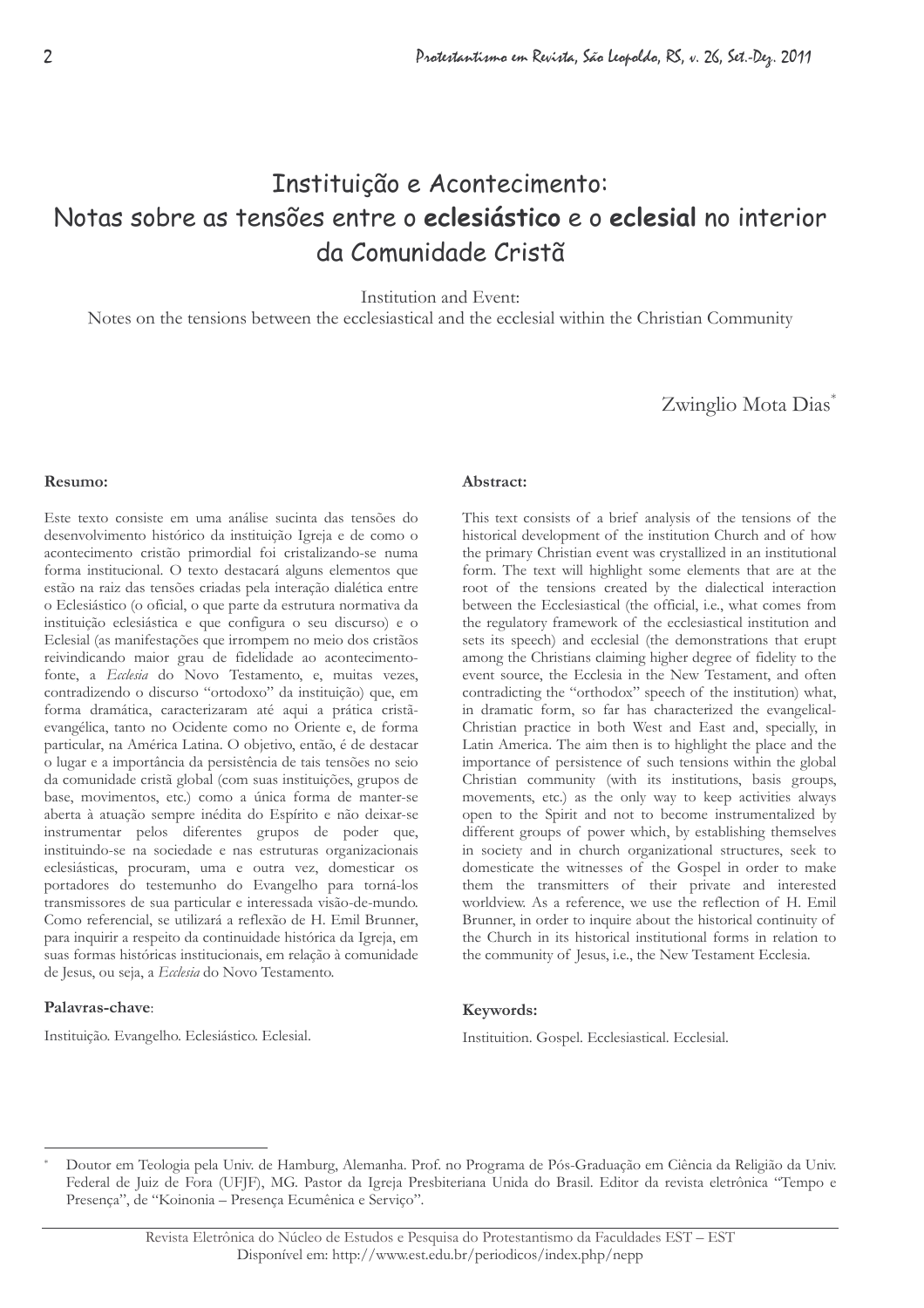### Introducão

Tanto a análise do desenvolvimento histórico da instituição Igreja como o estudo do acontecimento fundamental que deu origem ao seja, a totalidade cristianismo  $\sim 10^{-1}$ ou  $d<sub>O</sub>$ acontecimento cristológico exigem  $\mathbf{r}$  $um$ tratamento interdisciplinário que ultrapassam, e muito, as possibilidades de um enfoque da natureza do que nos é permitido apresentar num pequeno texto como este.

Mas, o problema está colocado pela própria realidade que nós, com nossa dupla identidade de latino-americanos e cristãos, experimentamos no interior de nossas instituições eclesiásticas e de sociedades como nossas um todo.  $As$ transformações históricas vividas pelas sociedades latino-americanas, especialmente nos últimos 50 anos, impactaram as Igrejas e mudaram, positiva ou negativamente, suas atividades e formas de relacionamento com estas sociedades. Isto, por sua vez, produziu não poucas tensões entre os cristãos que, embora unidos numa mesma intenção de Evangelho, fidelidade  $a<sub>O</sub>$ se encontram ideologicamente divididos em relação ao projeto histórico que propugnam para suas sociedades. Estas divisões atravessam as separações históricas que deram origem às diversas instituições eclesiásticas protestantes; também se encontram no interior do Catolicismo e já ultrapassaram as diferenças teológico-doutrinárias entre este e o Protestantismo. Trata-se de um verdadeiro divisor de águas ideológico que está na base das formas de mediação histórica do acontecimento cristão primordial, na medida em que este se foi cristalizando numa forma institucional.

Com estas ressalvas procuraremos destacar alguns elementos que estão na raiz das tensões interação criadas pela dialética entre Eclesiástico (ou seja, o oficial, o que parte da estrutura normativa da instituição eclesiástica e que configura o seu discurso) e o Eclesial (isto é, as manifestações que irrompem no meio dos cristãos reivindicando maior grau de fidelidade ao acontecimento-fonte.  $\overline{a}$ Ecclesia  $d<sub>O</sub>$ **Novo** Testamento, e, muitas vezes, contradizendo o discurso "ortodoxo" da instituição) que, em forma dramática, caracterizaram até aqui a prática cristãevangélica, tanto no Ocidente como no Oriente e, de forma particular, em nosso continente.

E isto faremos com o objetivo de destacar o lugar e a importância da persistência de tais tensões no seio da comunidade cristã global (com suas instituições, grupos de base, movimentos, etc.) como a única forma de manter-se aberta à atuação sempre inédita do Espírito e não deixar-se instrumentar pelos diferentes grupos de poder que, instituindo-se na sociedade e nas estruturas organizacionais eclesiásticas, procuram, uma e outra vez, domesticar os portadores do Evangelho testemunho do para torná-los transmissores de sua particular e interessada visãode-mundo.

Metodologicamente, vamos ocupar-nos, em primeiro lugar, ainda que de forma sumaríssima e limitada, do processo de formação da Igreja, examinando alguns aspectos do relato neotestamentário e, em seguida, procuraremos destacar algumas das características da instituição como fenômeno social e da Igreja, como sociologicamente marcada, instituição para destacar as tensões oriundas da dialética constitutiva de seu ser-no-mundo. Isto é. trataremos do conflito sempre presente entre carne e espírito, lei e graça, obras e fé, conservação do passado e abertura ao futuro, memória e esperança, ou ... instituição e acontecimento.

Procuraremos, portanto, estabelecer  $\mathbf{u}$ marco histórico-teológico de referência e um marco sociológico de análise que nos possibilitem um novo horizonte de reflexão capaz de ajudarnos a superar as tentações de unilateralismo que nos levam a ver, ou nas instituições eclesiásticas historicamente dadas ou nos acontecimentos eclesiais de emergência recente, o único meio de manifestação do Espírito, amputando assim um dos termos da relação dinâmica que preside a ação do Espírito nos entremeios da experiência humana. Seguindo a acurada reflexão desenvolvida pelo teólogo reformado suíço, H. Emil Brunner,<sup>1</sup> tentaremos, de forma modesta, mas consequente, inquirir a respeito da continuidade histórica da

Cf. BRUNNER, H. Emil, O Equívoco sobre a Igreja, São Paulo: Novo Século, 2004.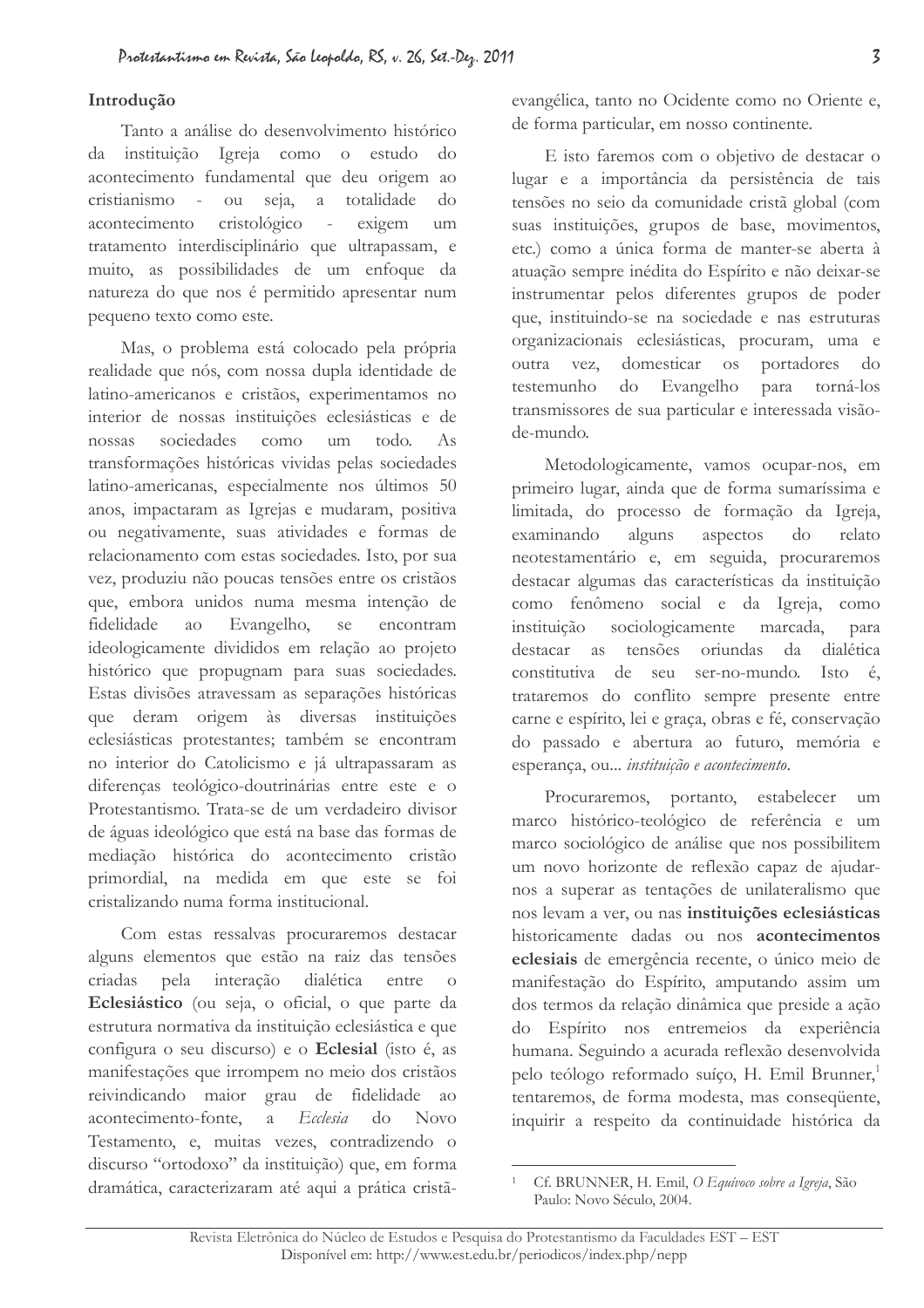Igreja, em suas formas históricas institucionais, em relação à comunidade de Jesus (a koinonia christou ou koinonia pneumatos), ou seja, a Ecclesia do Novo Testamento.

# A emergência Histórica da Igreja

da instituição eclesiástica e do Falar acontecimento fundamental que a trouxe à existência não significa, simplesmente, falar da uma vez que esta expressão  $\acute{e}$ Igreia. historicamente, "obscura e ambígua", para dizer como Lutero. Antes, implica em compreender o que foi o movimento de Jesus, conforme os relatos do Novo Testamento, e procurar seus vestígios nas diferentes concreções históricas assumidas, ao longo do tempo, pelas formas eclesiológicas que se querem herdeiras da Ecclesia primordial.  $U$ ma mirada  $\lambda$ s rápida páginas  $d<sub>O</sub>$ relato neotestamentário nos permite inferir duas coisas com respeito à formação da Igreja cristã:

# (a) Jesus anunciou o Reino de Deus, mas não se preocupou em "programar" a Igreja para os tempos vindouros.

Toda a pregação e ensino de Jesus estiveram centralizados numa única preocupação: proclamação da instauração e realização a partir dele, do Reino de Deus. Sua vida se caracterizou por uma acentuada ênfase escatológica que o enquadrou na linha dos grandes profetas de Israel. A luta que manteve com as autoridades religiosas de seu tempo se inscreve no tradicional conflito entre profetas e sacerdotes do Antigo Testamento e a multidão o seguiu porque viu nele a continuidade da grande tradição profética israelita. Seu anúncio não foi outra coisa que a proclamação do cumprimento da promessa uma vez feita ao povo escolhido. Cumprimento este que se realiza nele, que surge como portador e instaurador do Reino de Deus entre os humanos. Nesta perspectiva escatológico-messiânica não há lugar para a Igreja, que só vai aparecer depois da ressurreição.

Os doze que ele chamou para que o acompanhassem em seu trabalho não foram convocados para se constituírem no grupo inicial de uma suposta sociedade jesuânica, como muitas vezes somos levados a pensar; eles simbolizavam, escatologicamente, o juízo e a restauração das doze tribos de Israel (Mt 19, 28; Lc 22, 29). A importância dos discípulos não se baseava no fato de serem eles apóstolos (isto ocorrerá depois), mas no fato de que eram doze. Tanto é assim que o evangelista Marcos quando se refere a eles os faz sempre com a expressão "os doze".<sup>2</sup>

Na proclamação de Jesus o Reino tem uma significação essencialmente escatológica. Não se trata de uma teocracia nacional, geograficamente delimitada e politicamente configurada, como era esperado tanto pelo judaísmo oficial como pelos grupos messiânicos então existentes (zelotes, essênios, etc.). Para ele, o Reino se traduz num novo ordenamento histórico do mundo cujo centro é Deus mesmo. Sua pregação, neste sentido, se dirige fundamentalmente a todos os judeus, a todo Israel como povo escolhido, para tornar realidade esse Reino entre os humanos. Seu objetivo, portanto, não é formar mais uma facção ou tendência, ao lado de tantas outras já existentes, mas a conversão do Povo de Deus (Israel) à vontade soberana do Deus da alianca, de modo a levar à prática a promessa uma vez feita a Abraão de que nele "serão benditas todas as famílias da terra" (Gn 12. 3). Sua pregação, portanto, é particularista. Mas, trata-se de um particularismo que não se esgota em si mesmo, porém se constitui no fundamento da intenção salvífica universal de Deus, cuja eficácia histórica só se concretizará por meio da eficácia do Povo. Escatologicamente, a salvação de todos (a Humanidade) depende da conversão de alguns (Israel). A realização do plano universal de Deus dependia, pois, da eficácia histórica da atuação de um grupo como sinal do Reino, da nova ordem de relações a ser instaurada entre os humanos. É neste sentido que devemos compreender as expressões metafóricas "sal da terra", "luz do mundo", "levedo na massa", etc.

modernos  $O<sub>s</sub>$ tratamentos exegéticos dispensados aos documentos que constituem o Novo Testamento são unânimes em constatar que a Igreja que nós conhecemos a partir dos relatos dos Atos dos Apóstolos não fazia parte dos planos

 $\overline{2}$ Cf. BOFF, L., Eclesiogênese, Petrópolis: Vozes, 1977. p. 59.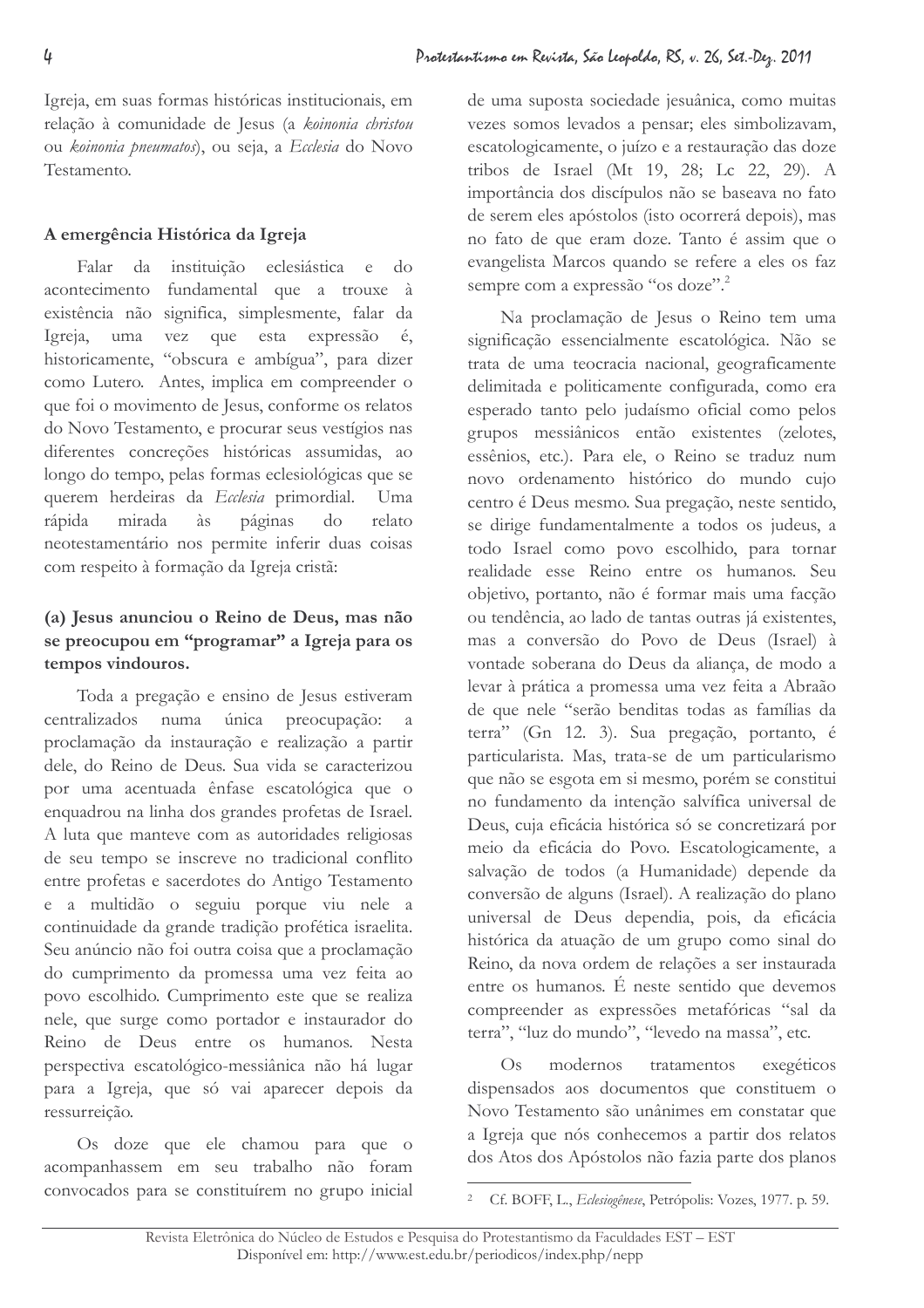de Jesus. Mesmo nos relatos sobre a Santa Ceia, narrados pelos evangelistas, não há evidência do contrário como, tradicionalmente se pensava. Como muito bem assinalou L. Boff: "As várias ceias que Jesus realizou não só com os discípulos, mas especialmente com os marginalizados, social e religiosamente, possuíam um significado salvíficoescatológico: Deus oferece a salvação a todos e convida indistintamente bons e maus à sua intimidade. O caráter escatológico da última ceia, como símbolo da ceia celestial dos homens no Reino de Deus, transparece muito claramente no texto lucano".<sup>3</sup>

## (b) Sob a inspiração do Espírito, a Igreja surge de uma decisão dos discípulos, motivados por uma necessidade testimonial ou urgência kerigmática.

A partir do relato do livro dos Atos dos Apóstolos, se deduz que estes não fundaram a do Igreja imediatamente depois evento pentecostal. Como bons judeus a atentos às recomendações de Jesus, trataram de conquistar seus compatriotas para o Reino, confiados em que o Ressuscitado logo retornaria para restaurar definitivamente a Israel. O fato de recompor o grupo dos doze, que ficara desfalcado com a "saída" de Judas, é sinal evidente disso. Entretanto a conversão helenista, o incidente de Cornélio, a prisão de Pedro, o martírio de Estevão e, fundamentalmente, a falta de interesse dos judeus por sua pregação os levaram a ir em prol dos gentios e a não mais esperar a Parusia do Senhor como iminente. Isto é, ao darem um sentido missionário a sua pregação eles criaram as condições para o surgimento da Igreja.

Para dar este passo, no entanto, tiveram eles de reinterpretar a mensagem escatológica de Jesus, transformando sua pregação do Reino numa doutrina da Igreja e do futuro dos humanos. Jesus mesmo passou a ser entendido com o elo entre a Igreja e o Reino. Aquela surgia assim no plano da história como o instrumento de proclamação do Reino a todas as criaturas. Os discípulos se transformaram em apóstolos, ou seja, em enviados.

Como tais eles pertencem agora à Igreja e não ao Reino. Por seu lado, a eucaristia assume um lugar de preponderância na vida da comunidade que, como anunciadora do Reino já instaurado em Jesus Cristo e, portanto, como continuadora de seu serviço ao mundo se alimenta, metaforicamente, do corpo e do sangue do Crucificado, tornando-se ela mesma corpo de Cristo para o mundo.

A realidade da Igreja emerge, assim, na história como produto da ação salvífica e transformadora do Espírito para anunciar a mensagem libertadora do Reino já inaugurado em Cristo, mas ainda não plenamente realizado para todos os humanos. Ela nasce como uma "comunidade para os outros", uma comunidade de pessoas, ou seja, uma união ou uma unidade de pessoas, uma comunhão, um povo, nunca uma "coisa", uma instituição. Sua vocação é, essencial e existencialmente, sua razão de ser. A completa realização do Reino dependerá agora da eficácia histórica de sua ação sob as orientações inéditas do Espírito.

Mas se a Igreja não irrompe entre os humanos como um acontecimento pré-pascal isto não significa que ela não tenha tido ali os germes que possibilitaram sua manifestação pós-pascal. Com efeito, a pregação do Reino por parte de Jesus, o que o levou à cruz, é parte integrante do nascimento da Igreja. Os relatos dos Atos dos Apóstolos deixam claramente estabelecidos que se a Igreja é um evento pneumatológico, uma koinonia pneumatos, ou seja, um acontecimento sacramental (mysterion) para o mundo, provocado pela ação do Espírito, o é tendo como seu centro estruturante a pessoa mesma de Jesus, tanto em sua dimensão histórica - Jesus de Nazaré - como em sua dimensão teológica - o Cristo da fé. Em consequência, como muito bem expressou Hans Küng: "A Igreja tem a sua origem, não simplesmente nos discípulos, nos desígnios e na missão do Jesus pré-pascal, mas sim no conjunto do acontecimento cristológico; ou seja, em toda ação de Deus em Jesus Cristo, desde o seu nascimento, vida pública e chamamento dos discípulos, até a sua morte e ressurreição e à descida do Espírito sobre as testemunhas do Ressuscitado. Não foi apenas a palavra e o

<sup>&</sup>lt;sup>3</sup> BOFF, 1977, p. 62.

Revista Eletrônica do Núcleo de Estudos e Pesquisa do Protestantismo da Faculdades EST - EST Disponível em: http://www.est.edu.br/periodicos/index.php/nepp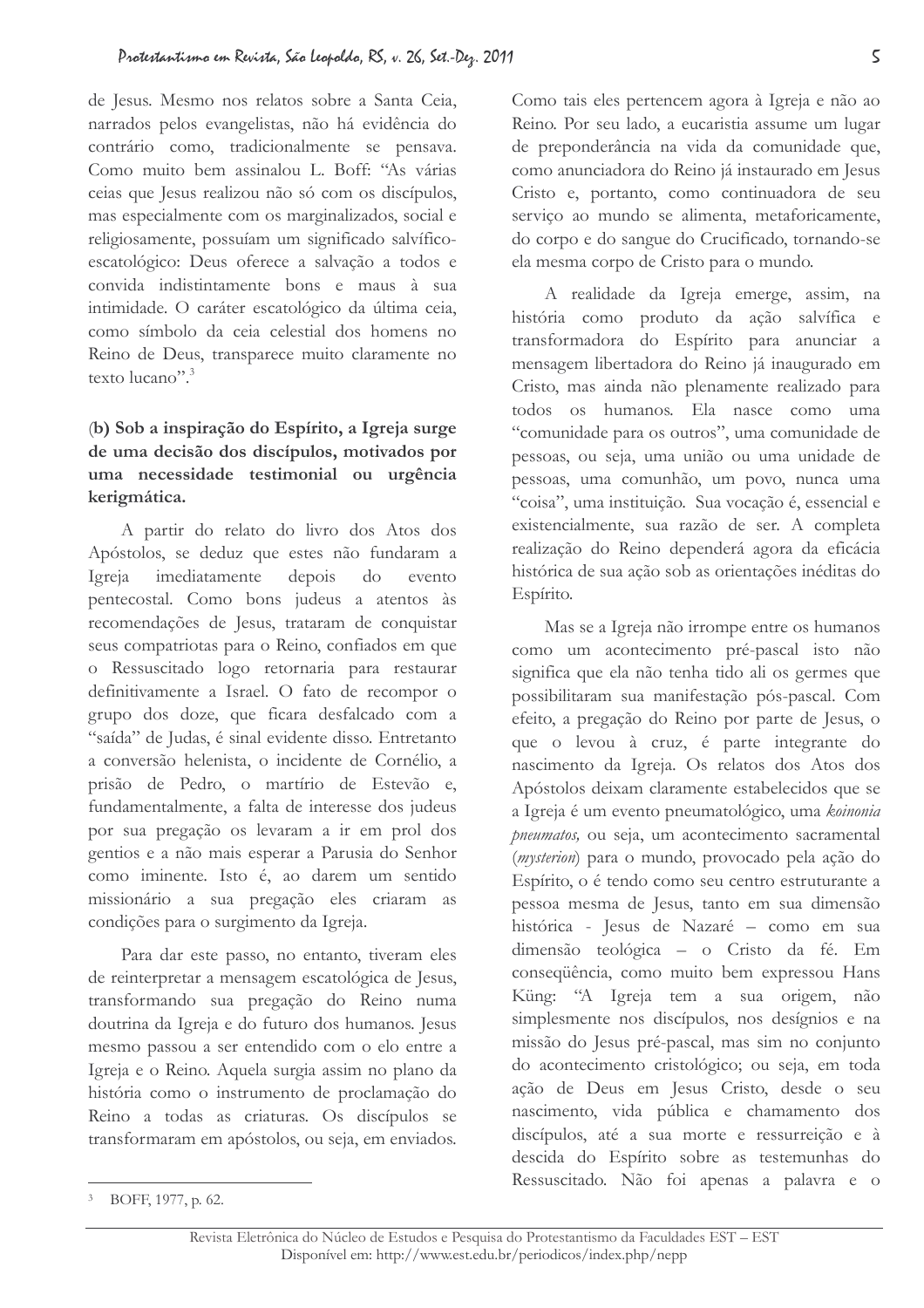ensinamento do Jesus pré-pascal, mas sim a ação de Deus, na ressurreição do Crucificado e na plenitude dos dons do Espírito, que transformou o grupo daqueles que em comum acreditavam em Jesus ressuscitado na comunidade daqueles que ao contrário do antigo povo de Deus descrente reclamavam ser o Povo de Deus escatológico".<sup>4</sup>

A história que se desenvolve das páginas do Novo Testamento até nossos dias nos apresenta uma Igreja que, surgindo como comunidade informal, foi se institucionalizando de maneira cada vez mais complexa, em virtude de sua progressiva adesão e sujeição às distintas realidades sócio-políticas, culturais e econômicas das sociedades humanas nas quais foi assumindo contornos sociológicos definidos. As formas de sua institucionalização foram-se diferenciando segundo às conjunturas históricas que se foram sucedendo, apanhando-a num processo dialético onde sua (in)fidelidade ao acontecimento crístico passou a ser determinada em maior ou menor grau pelos interesses da instituição social em que se foi desenvolvendo. Daí que, em seu peregrinar histórico tenha ela tanto obscurecido como revelado a Jesus Cristo aos humanos. E isto na justa medida em que se ia abrindo ou fechando-se à direção do poder do Espírito que lhe deu origem. Ou seja, na medida em que se deixou, ou não, questionar-se pelo Acontecimento que a ocasionou. Como assinalou Brunner: "A Palavra de Deus está verdadeira e efetivamente na Igreja como a palavra do Espírito Santo, implicando, portanto, numa unidade do "logos" com a energia dinâmica que se encontra além de toda compreensão." ( ... ) "... pois a koinonia repousa sob a inspiração do Espírito Santo, a comunhão dos homens uns com os outros, o fato de que eles estão unidos em um organismo que inclui tanto igualdade quanto diferença, a igualdade fundamental de todos e sua subordinação mútua uns aos outros." (...) "É compreensível que num tempo posterior, quando este poder e unidade original não existiam mais na mesma abundância, devessem tentar encontrar um substituto para o que estava faltando, e assegurar a presença do que

KÜNG, H. A Igreja. Lisboa: Moraes Ed., 1969. v. I. p.  $111.$ 

estava rapidamente desaparecendo. Esta tentativa de garantia e substituição assume três formas diferentes: a palavra viva de Deus está assegurada - e ao mesmo tempo substituída - pela teologia e o dogma; a comunidade está assegurada - e substituída - pela instituição; a fé, que prova sua realidade pelo amor, está assegurada - e substituída  $-$  por um credo e um código moral.<sup>5</sup>

Pelo visto até aqui se torna evidente que não se pode fazer um discurso sobre a Igreja sem falar ao mesmo tempo do Reino de Deus. A Igreja surgiu na história por e para a proclamação desse Reino, e, desde a perspectiva do Novo Testamento não se pode conceber a Igreja sem referenciá-la integralmente ao Reino anunciado por Jesus Cristo, pois este é o que justifica a sua existência e orienta a sua presença na história. Mas, o que significa esta expressão? Que realidades o Reino descobre e articula?

A tentativa de definição formulada por L. Boff nos parece muito sugestiva. Diz ele: "Reino de Deus é a expressão que designa o senhorio absoluto de Deus sobre este mundo sinistro e oprimido por forças diabólicas. Deus vai sair de seu silêncio milenário para proclamar: Eu sou o sentido e o futuro último do mundo. Eu sou a libertação total de todo mal e a libertação absoluta para o bem. Com a expressão Reino de Deus, Jesus articula um dado radical da existência humana, seu princípio-esperança e sua dimensão utópica. E promete que já não será utopia, objeto de ansiosa expectação (Lc 3. 15), mas topia, objeto de alegria para todo o povo (Lc 2.9). Por isso suas primeiras palavras de anúncio são: Terminou o tempo de espera. O Reino de Deus está próximo. Mudem de vida. Creiam nesta alegre notícia" (Mc 1.14).<sup>6</sup>

fundamenta Esta perspectiva se na compreensão da existência de uma única história criada e permeada pela ação de Deus. Esta ação não é, então, alguma coisa de especial que se concretiza em algum momento  $d<sub>O</sub>$ seu desenvolvimento. Mas, em razão de seu caráter

BRUNNER, 2004, p. 59.

BOFF, L., Salvação em Jesus Cristo e processo de libertação. Concilium, Petrópolis: Vozes, n. 96, 1974, p. 378.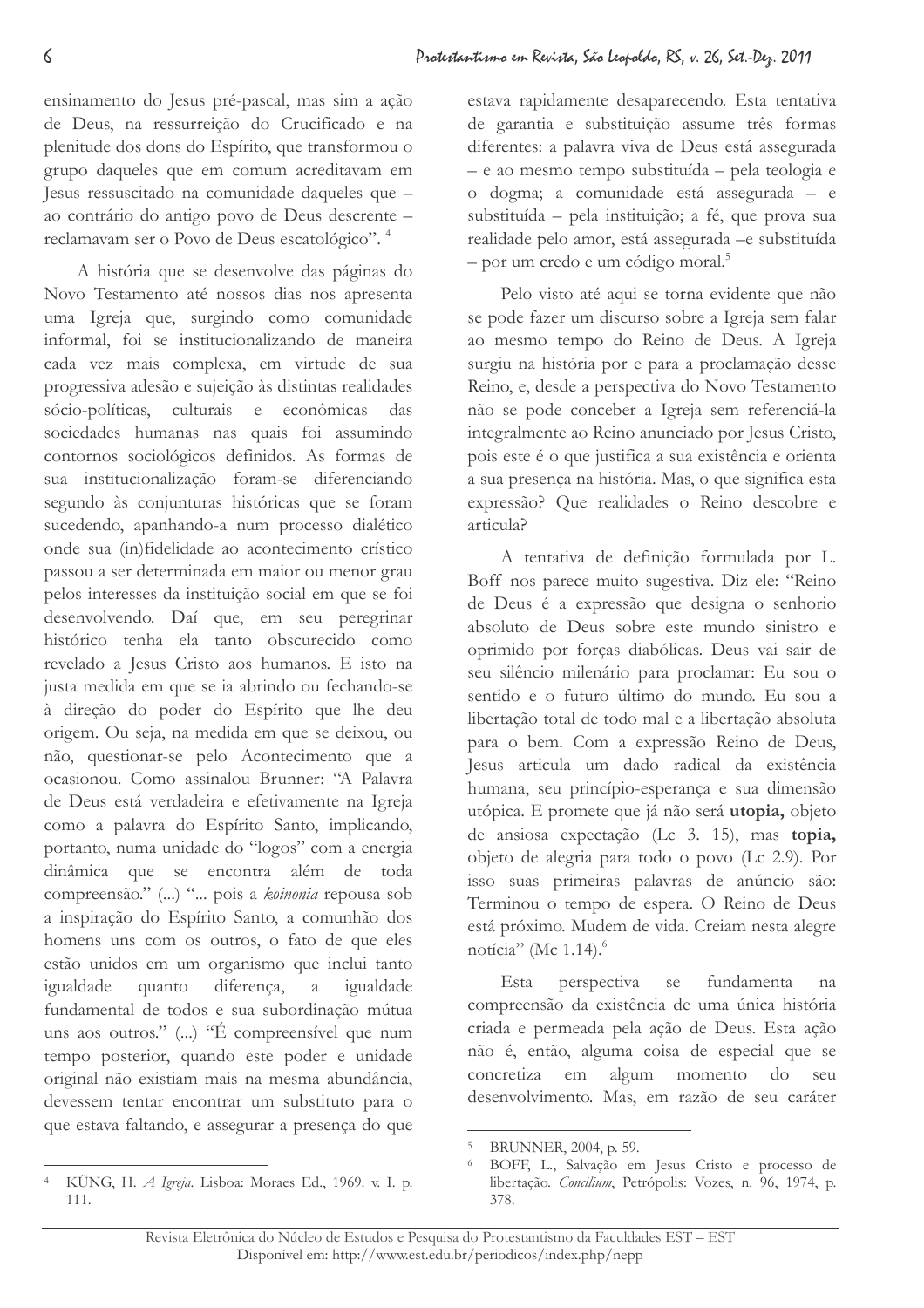totalizante, o Reino se apresenta em Jesus Cristo como a manifestação central da atividade sempre presente de Deus na história. Assim é que ele se apresenta em sua dupla dimensão de Reino histórico e Reino escatológico, que nada tem a ver com uma realidade que se desenvolve fora dos limites de nosso mundo histórico: ele é expressão da atividade de Deus em nossa história em função de seu projeto escatológico: a libertação do horizonte da vida dos humanos para, com isso, possibilitar-lhes a liberdade para a construção de seu próprio futuro.

A proclamação do trabalho escatológico de Jesus Cristo por parte da Igreja não consiste, portanto, no anúncio de uma salvação de almas individuais ou de uma nova interpretação religiosa do mundo e da vida, mas no empenho de proclamação, pelo testemunho  $\dot{\rm vivo}$ da comunidade, da possibilidade de libertação dos humanos de todas as formas de escravidão e medo que os oprimem e os tornam menos humanos. Em Jesus Cristo, Deus assume a totalidade da condição humana e lhe imprime uma direção totalmente outra, dá-lhe um novo conteúdo que se expressa na boa notícia para os pobres, libertação para os oprimidos, o perdão para os pecadores e a vida para os mortos (Lc 4. 18-21; Mt 11.3-5). Ou seja, a proclamação do Reino aponta para a revelação do futuro no meio do presente e nos recorda o fato de que na prática de Jesus de Nazaré, o Reino de Deus foi instaurado com toda a sua eficácia histórica.

Entretanto isto não quer dizer que, em função da atividade de Deus, a eficácia histórica dos humanos tenha sido subestimada. Jesus pregou exatamente o contrário. O Reinado está entre vocês, disse ele (Lc 11.20 e 17-21). Isto é, o Reinado acontece em e através da história que os humanos vão construindo, ainda que a supere. A contínua conversão da Igreja aos propósitos do Reino, que se revela na busca constante do significado do acontecimento original (a koinonia christou) para a sua presente conjuntura histórica, exige dela não uma simples reforma ou modernização de suas estruturas, mas  $\n <sup>11</sup> m<sub>2</sub>\n$ orientação qualitativamente nova de  $S112$ manifestação histórica, enquanto comunidade de homens e mulheres solidários e interdependentes, em função daquilo que a atividade de Deus que se desenvolve além dela mesma, está provocando entre os humanos.

A igreja, pois, não é o Reino, não se identifica com ele, mas o assinala e promove seus valores no meio da história. Daí que o viver institucional da Igreja deva ser encarado sempre como provisional e necessitado de transformação. Deve estar continuamente sob o juízo do acontecimento do qual se originou sob pena de negá-lo totalmente e, assim, perder os rastros do Espírito em meio às marchas e contramarchas da história humana.

### Do Acontecimento à Instituição

processo de institucionalização  $d<sub>O</sub>$  $\overline{O}$ acontecimento fundamental - o evento cristológico em sua totalidade - foi e tende a ser sempre mediado pelos elementos culturais e ideológicos dominantes dentro da sociedade onde esse processo ocorre, pois, a fé tem necessidade de um conduto ideológico que a expresse e articule. O fato da justaposição de diferentes teologias no N<sub>ovo</sub> Testamento, por exemplo, constitui manifestação objetiva disso, assim como os conflitos que desde o princípio vêm dividindo os cristãos.

 $Como$ a história nos demonstra,  $\overline{O}$ Cristianismo sempre viveu dominado por uma tensão entre uma versão institucionalizada do acontecimento crístico, muitas vezes por demais distante da koinonia experimentada pela Ecclesia do N<sub>ovo</sub> Testamento, cujo discurso sempre respondeu aos interesses dos grupos dominantes na Igreja e na sociedade, e uma versão discordante que se lhe contrapõe, portanto, "herética" em relação ao discurso oficial, defendida por grupos sem poder tanto no interior da Igreja como na sociedade. Estes sempre defenderam uma explicitação do acontecimento por parte da instituição mais próximo da realidade por eles experimentada, tanto do próprio acontecimento (desmascaramento ideológico) como da própria conjuntura histórica (exigência de análise de realidade fora de uma perspectiva de poder).

A partir do momento em que o Cristianismo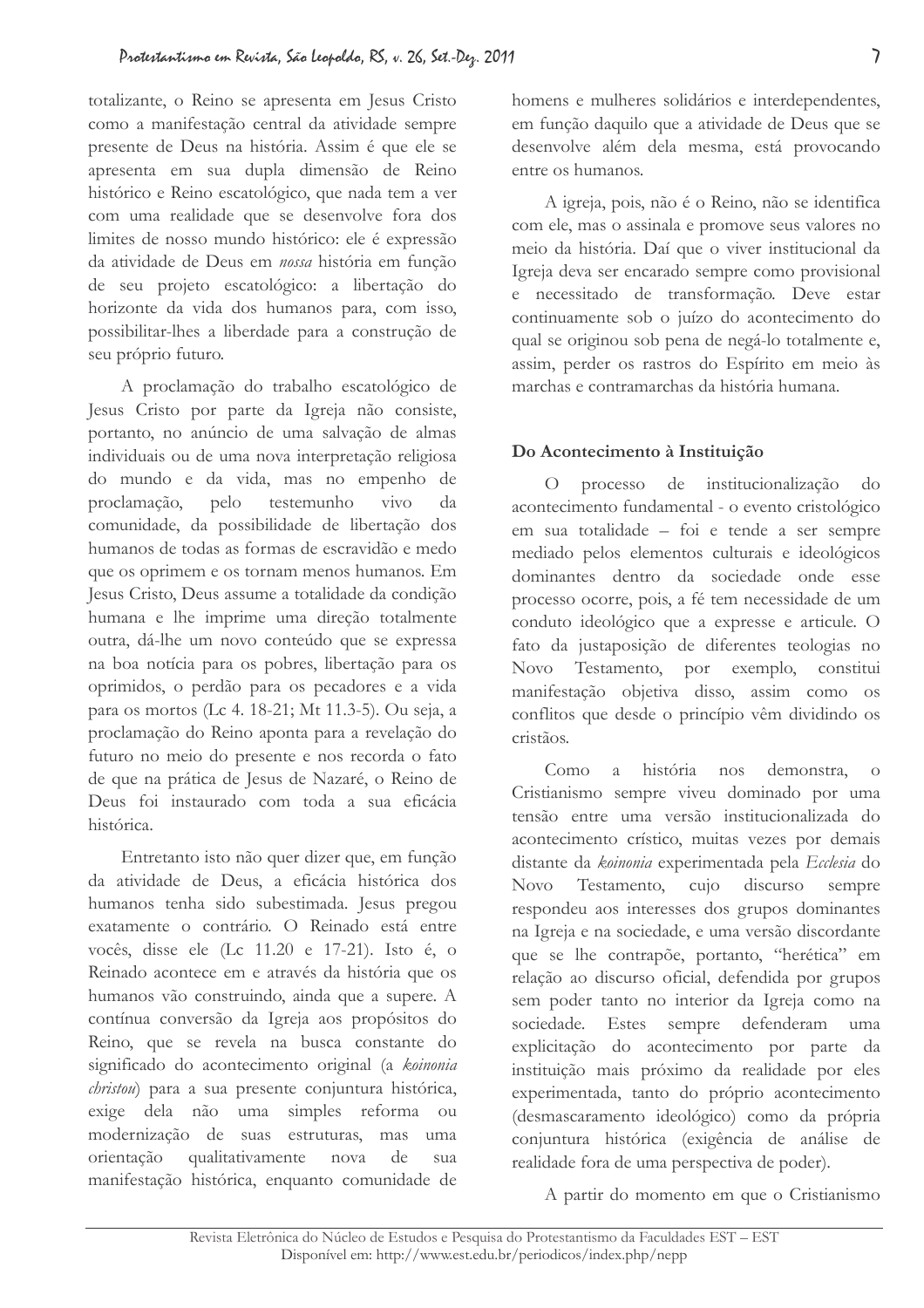passou a ser objeto de instrumentalização por parte dos setores sociais dominantes, sendo articulado como uma versão ideológico-religiosa legitimadora da ideologia predominante dentro da sociedade, a Igreja passou a se constituir numa das mais importantes instituições sociais por ser justamente aquela que se encarregaria de elaborar o discurso ideológico que explicitaria, em termos do universo simbólico religioso, a visão de mundo própria dos poderosos. O Acontecimento fundamental passou, então, a ser interpretado pela instituição segundo os variáveis interesses de suas funções sociais. Interesses estes impostos pelas exigências de funcionalidade do aparelho do Estado ao qual foi atraída e outros, surgidos em consequência da própria dinâmica que ela, como instituição, pôs em andamento. Isto começou de modo claro e determinante na era constantiniana e caracterizou, daí por diante, a história da Igreja Cristã. O conjunto de fenômenos sócio-políticos, econômicos e culturais que a partir de então, e em crescente, darão origem forma  $\overline{a}$ uma diversificação de instituições eclesiásticas (Cisma de Constantinopla, Cisma de Avinhão, Reforma, Movimentos reavivalistas dos séculos XVIII e XIX, para apenas mencionar os mais conhecidos) ocorrerão em grande medida determinados pelos problemas oriundos desta forma de mediação.

Naturalmente que as coisas, em sua concreção histórica, não foram tão simples como as temos esquematizado. Mas a forma exagerada com que estamos nos referindo a estes fatos da história desnudar ao máximo este dado procura fundamental que tem caracterizado a relação entre a fé e as formas ideológicas de apreensão e explicitação da realidade pelos condutos religiosos.

Com isto queremos apenas sublinhar que a Igreja enquanto instituição social tende a funcionar como todas as instituições que surgem da convivência humana. Mas, de que se trata quando falamos de instituição? De acordo com uma curta, mas objetiva, definição de R. Alves: "Uma instituição é um mecanismo social especializado que programa o comportamento humano, seja o pensamento, seja a ação. (Ela)... é a memória socializada da sociedade, memória prática que preserva as soluções sem, entretanto, ter

consciência de suas origens. (Elas)... são, assim, respostas a problemas concretamente vividos e se justificam na medida em que preservam sua eficácia prática".<sup>7</sup>

De acordo com esta definição se poderia dizer que a instituição transmite e impõe normas e comportamentos que, por terem resultado "funcionais" para a obtenção de determinados objetivos passam a ser considerados como os que melhor correspondem às necessidades  $d$ os indivíduos. Ou seja, a instituição programa, segundo a natureza de seus fins. **OS** comportamentos, as atitudes, as crenças e as ações dos indivíduos. Mas pelo fato de viver do passado cada instituição, inclusive a Igreja, tende a ser estática; ela não inova. A repetição de respostas que uma vez se mostraram eficazes e a imposição destas respostas como norma axiológica constitui seu princípio fundamental. È por isso que a instituição é incapaz de propiciar atitudes criativas, pois seu horizonte ficou no passado. Rubem Alves destaca, ainda, que "na medida em que as instituições funcionam de forma adequada o discurso a seu respeito se caracteriza pelos seguintes elementos:

1- Suspendemos todas as nossas dúvidas a seu respeito. Funcionalidade é interpretada como verdade. E as instituições deixam de ser entendidas como historicamente contingentes e passam a ser interpretadas como ontologicamente necessárias.

2- O discurso sobre as instituições assume a forma de justificação ideológica das mesmas. No caso específico da Igreja, justificação teológica. A instituição é uma necessidade divina. Esta é a função de fórmulas como "a instituição é a criação divina", "o mistério da Igreja", "o corpo de Cristo", "a objetivação do Espírito" etc.

3- A descrição das realidades institucionais, descrição ideológica, é feita com o propósito de se derivar dela o imperativo. O indicativo das instituições é o imperativo do comportamento. Em outras palavras: o comportamento deve ser adaptativo. A função do indivíduo é ajusta-se ao todo e contribuir para a sua preservação e expansão.

ALVES, R., Instituição e Comunidade. Cadernos do ISER, Rio de Janeiro: ISER, 1975. p. 9.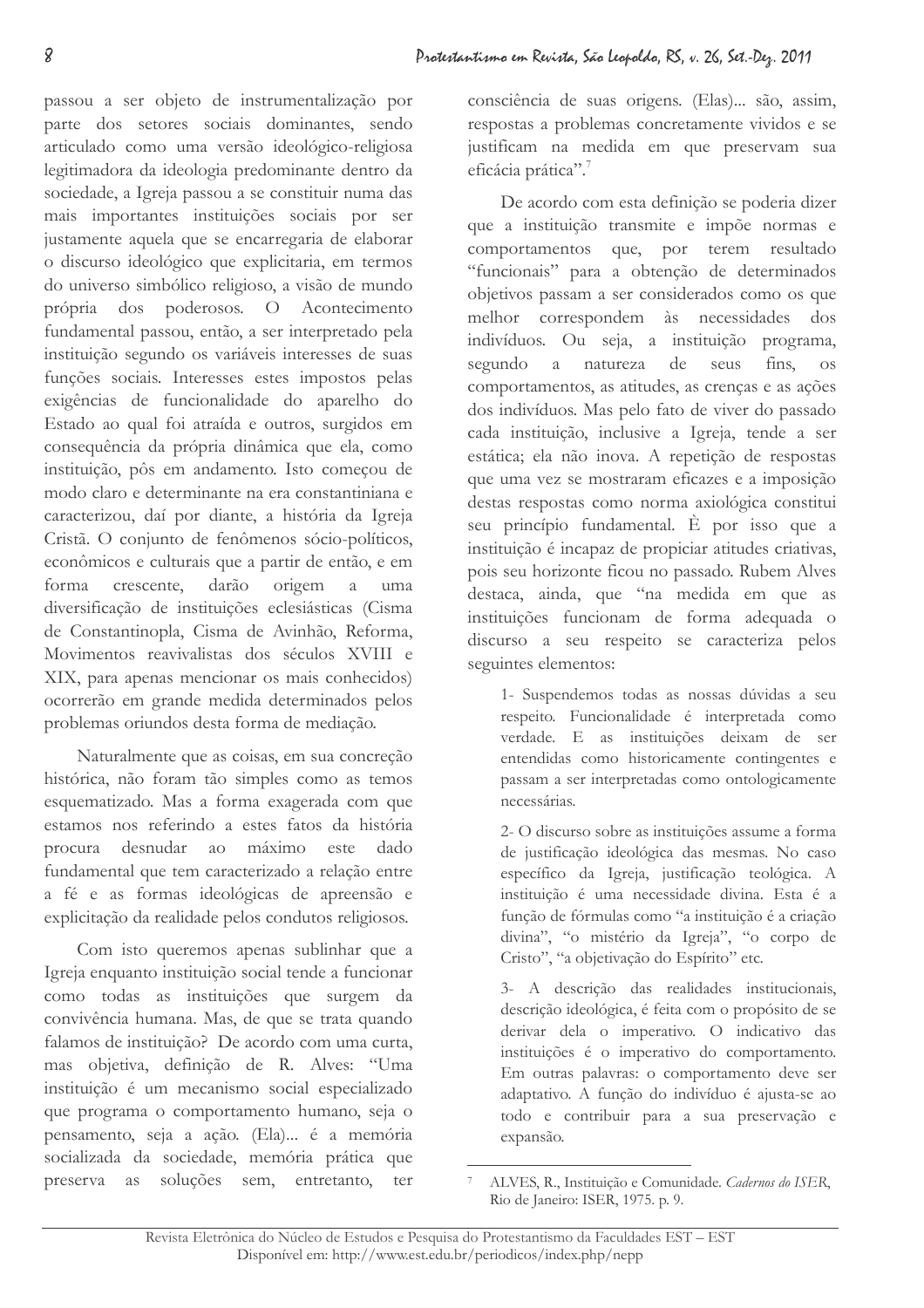4- Finalmente, o discurso se caracteriza pela proibição do dizer crítico e pela obrigatoriedade do dizer apologético".8

Por estas características as instituições tendem sempre a conter as manifestações vitais da comunidade humana onde atuam, pois a vida é regida pelas leis da mudança, da transformação, da criação e da "re-criação". A vida é movimento, busca incessante do novo, do inédito. Mas a instituição tende ao imobilismo. Assim, no momento em que novas situações e novos problemas começam a surgir e para os quais as instituições não possuem uma resposta satisfatória, surge a crise entre estas e aqueles aos quais deveria oferecer novas soluções. A partir desse momento a instituição perde sua autoridade frente a eles e, por conseguinte, o monopólio das respostas. A tensão aflora e um novo discurso começa a tomar forma buscando uma interpretação totalmente distinta do discurso elaborado pela instituição em função de situações passadas mas que ela ainda procura impor pela força de uma autoridade criada e alimentada pela crença de sua necessidade ontológica. È por este caminho que a instituição pode chegar às formas mais ousadas de repressão dos focos "heréticos".

No caso da Igreja, o surgimento de grupos com um discurso diferente do oficial (institucional) sempre se deu quando a instituição eclesiástica deixou de perceber as transformações da realidade e continuou insistindo num tipo de "mensagem" que perdera a pertinência por continuar referindose a uma realidade já superada. Este fato está muito bem exemplificado nas contendas dos primeiros cristãos e, desde então, marcará o caminho da Igreja na história. A Reforma é um exemplo característico do empenho na busca de maior correspondência entre a mensagem original e a realidade de uma determinada conjuntura histórica. O movimento profético do Antigo Testamento é como que uma manifestação paradigmática deste mesmo fato. Em todas estas situações se observa a presença de  $um$ denominador comum: referência  $\alpha$  $a<sub>O</sub>$ acontecimento fundamental e o esforço para que o

A vida da Igreja é, por isso, a história das tensões, ocultas ou abertas, entre o discurso eclesiástico (institucional, oficial, ortodoxo) e as tentativas de novos discursos oriundos de grupos eclesiais (não-institucionais, não-oficiais) para alcançar uma nova interpretação ou uma nova mediacão revitalizadora  $d<sub>O</sub>$ acontecimento primordial que deu origem à instituição.

### A Modo de Conclusão

Em sua obra paradigmática a que já nos referimos neste texto, Brunner chama a atenção para o fato de que a Igreja, enquanto instituição, muitas vezes tem se perdido em sua busca de correspondência com a Ecclesia do Novo Testamento, seja por atender a exigências que contrariam o Evangelho, seja por se autocompreender, orgulhosamente, como a expressão fidedigna e atualizada da Ecclesia primordial, constituindo-se, assim, em si mesma num poderoso obstáculo à emergência da verdadeira comunidade cristã no coração da história humana. Em suas palavras: "A Igreja é uma forma evoluída historicamente, um vaso da Ecclesia; não foi dada para ela a promessa de invencibilidade e durabilidade eterna, mas somente para a Ecclesia. Desde o Cristianismo até os primeiros tempos da era da Reforma, entendeu-se o fato que a essência da Ecclesia era, em princípio, distinguível do, e em parte oposto ao, vaso da igreja que a continha. Novas tentativas sempre têm sido feitas para dar à comunidade cristã a forma externa que melhor se ajusta a ela. Um dos mais importantes resultados do movimento ecumênico tem sido fazer o Cristianismo consciente da multiplicidade destas formas externas, e a necessidade de sua multiforme variedade."<sup>9</sup>

Frente ao que vimos até aqui, que nos descortina um vasto panorama de incompreensões, equívocos, manipulações e, também, busca sincera de entendimento do significado e papel da comunidade cristã nos tempos que atravessamos,

discurso original da fé guarde sua pertinência em relação às novas experiências históricas que a instituição não percebe ou não pode perceber.

ALVES, 1975, p. 10.

BRUNNER, 2004, p. 124.